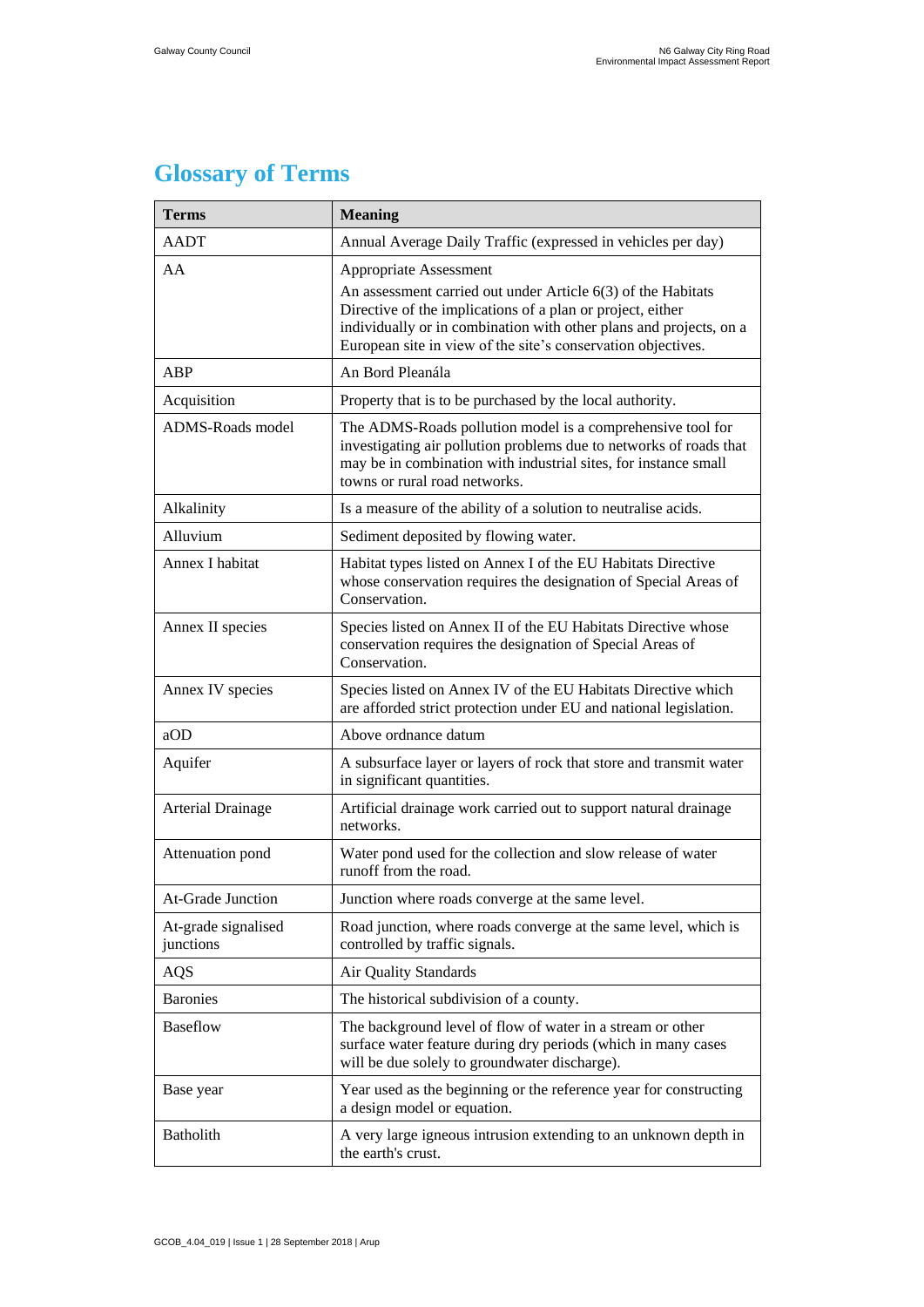| <b>Terms</b>                             | <b>Meaning</b>                                                                                                                                                                                                                                                 |
|------------------------------------------|----------------------------------------------------------------------------------------------------------------------------------------------------------------------------------------------------------------------------------------------------------------|
| Bathymetric                              | Bathymetry is the measurement of the depth of water in oceans,<br>rivers, or lakes. Bathymetric maps look a lot like topographic<br>maps, which use lines to show the shape and elevation of land<br>features.                                                 |
| <b>BCI</b>                               | <b>Bat Conservation Ireland</b>                                                                                                                                                                                                                                |
| Benthic                                  | Relating to the bottom of a sea or lake or to the organisms that<br>live there.                                                                                                                                                                                |
| Biodegradation                           | Biodegradation is the decomposition of organic material by<br>micro-organisms.                                                                                                                                                                                 |
| <b>Biological Oxygen</b><br>Demand (BOD) | A parameter used to quantify how fast biological organisms use<br>up oxygen in a body of water. The testing for BOD is not an<br>accurate quantitative test, although it could be considered as an<br>indication of the quality of a water source.             |
| <b>Biotite</b>                           | Biotite is a name used for a large group of black mica minerals<br>that are commonly found in igneous and metamorphic rocks.                                                                                                                                   |
| <b>Bivalves</b>                          | An aquatic mollusc which has a compressed body enclosed within<br>a hinged shell, such as oysters, mussels, and scallops.                                                                                                                                      |
| Blasting                                 | Breaking apart or blowing up solid rock with explosives                                                                                                                                                                                                        |
| Bored tunnel                             | The excavation of a tunnel using a machine with circular cross<br>section through rock, i.e. the constructed using a boring machine.                                                                                                                           |
| <b>BoCCI</b>                             | Birds of Conservation Concern in Ireland                                                                                                                                                                                                                       |
| <b>BRE</b>                               | <b>Buildings Research Establishment</b>                                                                                                                                                                                                                        |
| <b>BSBI</b>                              | Botanical Society of Britain & Ireland                                                                                                                                                                                                                         |
| <b>Bullaun</b> stone                     | Bullaun is the term used for the depression in a stone which is<br>often water filled. A Bullaun Stone is a large rock where a basin<br>or bullaun has been carved out.                                                                                        |
| BWI                                      | BirdWatch Ireland                                                                                                                                                                                                                                              |
| cSAC                                     | candidate Special Area of Conservation                                                                                                                                                                                                                         |
| Calcite                                  | Calcite belongs to the calcite group of minerals, a group of related<br>carbonates that are isomorphous with one another. They are<br>similar in many physical properties, and may partially or fully<br>replace one another, forming a solid solution series. |
| Catchment                                | The entire surface area feeding water to a given surface or<br>groundwater feature.                                                                                                                                                                            |
| Carriageway                              | The particular part of the road used by vehicular traffic.                                                                                                                                                                                                     |
| $C_6H_6$                                 | Benzene                                                                                                                                                                                                                                                        |
| <b>CEMP</b>                              | <b>Construction Environmental Management Plan</b>                                                                                                                                                                                                              |
| Ch.                                      | Chainage                                                                                                                                                                                                                                                       |
| Cherry picker                            | A hydraulic crane with a railed platform at the end for raising and<br>lowering people, for instance to work on overhead cables                                                                                                                                |
| Chlorophyll                              | Chlorophyll is a green pigment found in most plants, algae, and<br>cyanobacteria.                                                                                                                                                                              |
| <b>CIRIA</b>                             | Construction Industry Research and Information Association                                                                                                                                                                                                     |
| $\rm CO$                                 | Carbon Monoxide                                                                                                                                                                                                                                                |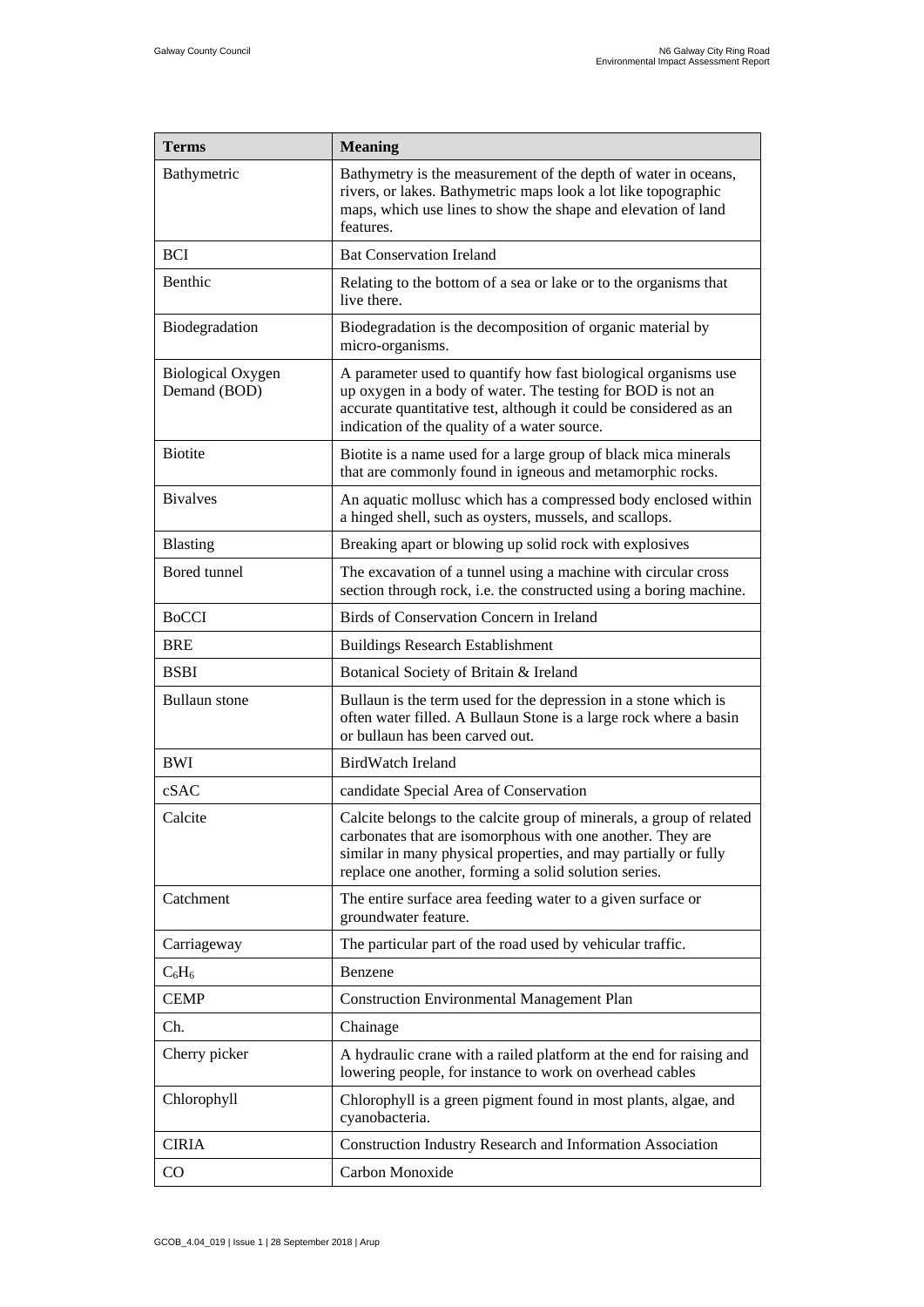| <b>Terms</b>                              | <b>Meaning</b>                                                                                                                                                                                                                                                                                                                                                                                     |
|-------------------------------------------|----------------------------------------------------------------------------------------------------------------------------------------------------------------------------------------------------------------------------------------------------------------------------------------------------------------------------------------------------------------------------------------------------|
| CO <sub>2</sub>                           | Carbon Dioxide                                                                                                                                                                                                                                                                                                                                                                                     |
| Conductivity                              | Conductivity (or specific conductance) of a solution is a measure<br>of its ability to conduct electricity. It is linked directly to the total<br>dissolved solids in the solution.                                                                                                                                                                                                                |
| Conservation objectives                   | The overall target for the species and/or habitat types for which an<br>SAC or SPA site is designated in order for the site to contribute to<br>maintaining or reaching favourable conservation status of those<br>species and/or habitat types. For some SAC/SPA sites this<br>includes a detailed set of targets and attributes against which<br>favourable conservation status can be measured. |
| Construction stage                        | The stage during which the proposed road development (N6<br>Galway City Ring Road) will be constructed. This includes<br>advance contracts such as fencing, archaeological testing and the<br>diversion of utilities/services, site set up and mobilisation.                                                                                                                                       |
| Conveyance                                | The ability of a river to carry water flow                                                                                                                                                                                                                                                                                                                                                         |
| Climbing lanes                            | A climbing lane is an additional lane in a road carriageway that<br>allow slower travel for large vehicles ascending a steep grade.<br>Since climbing uphill is difficult for these vehicles, they can<br>travel in the climbing lane without slowing traffic.                                                                                                                                     |
| Cofferdam                                 | A watertight enclosure pumped dry to permit construction work<br>below the waterline, for example foundations for a bridge<br>structure.                                                                                                                                                                                                                                                           |
| <b>Collection System</b>                  | A system of gathering, sorting or mixing of waste for the purpose<br>of it being transported to a waste recovery or disposal facility.                                                                                                                                                                                                                                                             |
| Conduit flow                              | Groundwater flow though large conduits within the rock mass<br>typical of karstic aquifers.                                                                                                                                                                                                                                                                                                        |
| Culvert                                   | A structure that allows water to flow under an obstruction such as<br>a road or railway.                                                                                                                                                                                                                                                                                                           |
| <b>Compulsory Purchase</b><br>Order (CPO) | National laws which allow local authorities to compulsorily<br>purchase land necessary for the construction or operation of the<br>N6 Galway Ring Road without the necessity of obtaining consent<br>from the owners subject to approval by An Bord Pleanála.                                                                                                                                      |
| cSAC                                      | candidate Special Area of Conservation                                                                                                                                                                                                                                                                                                                                                             |
| CSO                                       | <b>Central Statistics Office</b>                                                                                                                                                                                                                                                                                                                                                                   |
| Cu                                        | Copper                                                                                                                                                                                                                                                                                                                                                                                             |
| Cumec                                     | A cubic metre per second, as a unit of rate of flow of water                                                                                                                                                                                                                                                                                                                                       |
| <b>Cumulative Impacts</b>                 | For definition, see extract from EPA 2017 draft guidelines at end<br>of this document                                                                                                                                                                                                                                                                                                              |
| Cut and cover tunnel                      | 'Cut and cover' is an approach used for constructing shallow<br>tunnels in situations where all the ground above the tunnel can be<br>cleared (cut), the structural element for the tunnel is then<br>constructed before the top of the tunnel is covered over with<br>earth, topsoil and grass                                                                                                    |
| <b>DCHG</b>                               | Department of Culture, Heritage and the Gaeltacht                                                                                                                                                                                                                                                                                                                                                  |
| <b>DAU</b>                                | Development Applications Unit of the DCHG                                                                                                                                                                                                                                                                                                                                                          |
| dB (decibel)                              | The unit of sound pressure level, calculated as a logarithm of the<br>intensity of sound.                                                                                                                                                                                                                                                                                                          |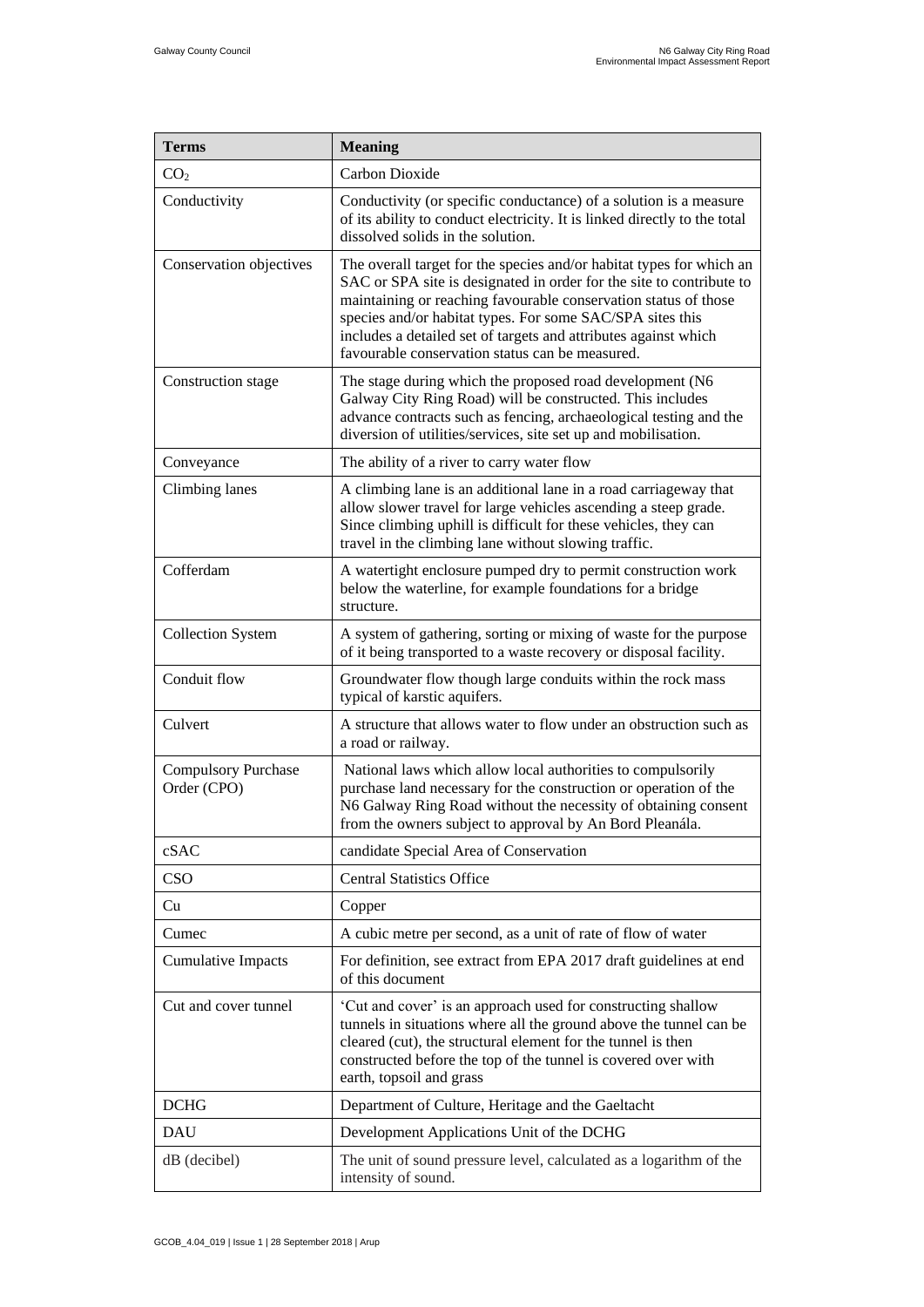| <b>Terms</b>                                        | <b>Meaning</b>                                                                                                                                                                                                                       |
|-----------------------------------------------------|--------------------------------------------------------------------------------------------------------------------------------------------------------------------------------------------------------------------------------------|
| dB(A)                                               | Unit used to measure the intensity of sound. The "A" denotes that<br>levels were "A" weighted                                                                                                                                        |
| Design year                                         | The design year is the year for which future traffic demand and<br>volume is calculated and is set at 2039 - 15 years following the<br>year of opening of the proposed road development                                              |
| Design Goal (noise and<br>vibration)                | A target limit for noise or vibration adopted during the early<br>design stages of a project, not necessarily having a statutory basis<br>but based on current best practice and the particular circumstances<br>of a given project. |
| Designated sites                                    | Sites which have special status as protected areas because of their<br>natural and cultural importance.                                                                                                                              |
| <b>DHPLG</b>                                        | Department of Housing, Planning and Local Government                                                                                                                                                                                 |
| <b>DEFRA</b>                                        | UK Department for Environment, Food and Rural Affairs                                                                                                                                                                                |
| Diamond junction                                    | A diamond junction is a common type of a grade separated road<br>junction, used where a major road crosses a minor road.                                                                                                             |
| Diffuse flow                                        | Laminar groundwater flow which takes place through the aquifer<br>matrix or grains.                                                                                                                                                  |
| <b>DMRB</b>                                         | Design Manual for Roads and Bridges, UK                                                                                                                                                                                              |
| "Do-Nothing" Scenario                               | The environment as it would be in the future should the proposed<br>road development not be developed                                                                                                                                |
| Do Minimum Scenario                                 | This scenario assumes that basic maintenance of the road as well<br>as likely and committed transportation schemes are carried out.                                                                                                  |
| Do Something Scenario                               | This scenario assumes that the proposed road development is<br>constructed as described, and includes other committed road<br>developments and considers the environment should the proposed<br>road development be developed.       |
| <b>DTTaS</b>                                        | Department of Transport, Tourism and Sport                                                                                                                                                                                           |
| Dolerite                                            | A dark, medium-grained igneous rock, typically with ophitic<br>texture, containing plagioclase, pyroxene, and olivine. It typically<br>occurs in dykes and sills                                                                     |
| Doline                                              | A shallow usually funnel-shaped depression of the ground surface<br>formed by solution in limestone regions                                                                                                                          |
| Drawdown                                            | A withdrawal of water from a reservoir or repository.                                                                                                                                                                                |
| <b>Dykes</b>                                        | A subvertical sheet-like intrusion of magma or sediment.                                                                                                                                                                             |
| <b>Effects</b>                                      | For definition, see extract from EPA 2017 draft guidelines below.<br>The term effects and impacts are used interchangeably in this EIA<br>Report to mean the same thing.                                                             |
| <b>Effective rainfall</b>                           | That part of the total precipitation which remains after<br>evaporation and which is available for vegetation and percolation.                                                                                                       |
| Electromagnetic<br>induction (quadrature)<br>survey | The electromagnetic (EM) induction survey is based on the<br>measurement of the change in mutual impedance between a pair<br>of coils on or above the earth's surface.                                                               |
| EQS                                                 | <b>Environmental Quality Standard</b>                                                                                                                                                                                                |
| EIA                                                 | <b>Environmental Impact Assessment</b>                                                                                                                                                                                               |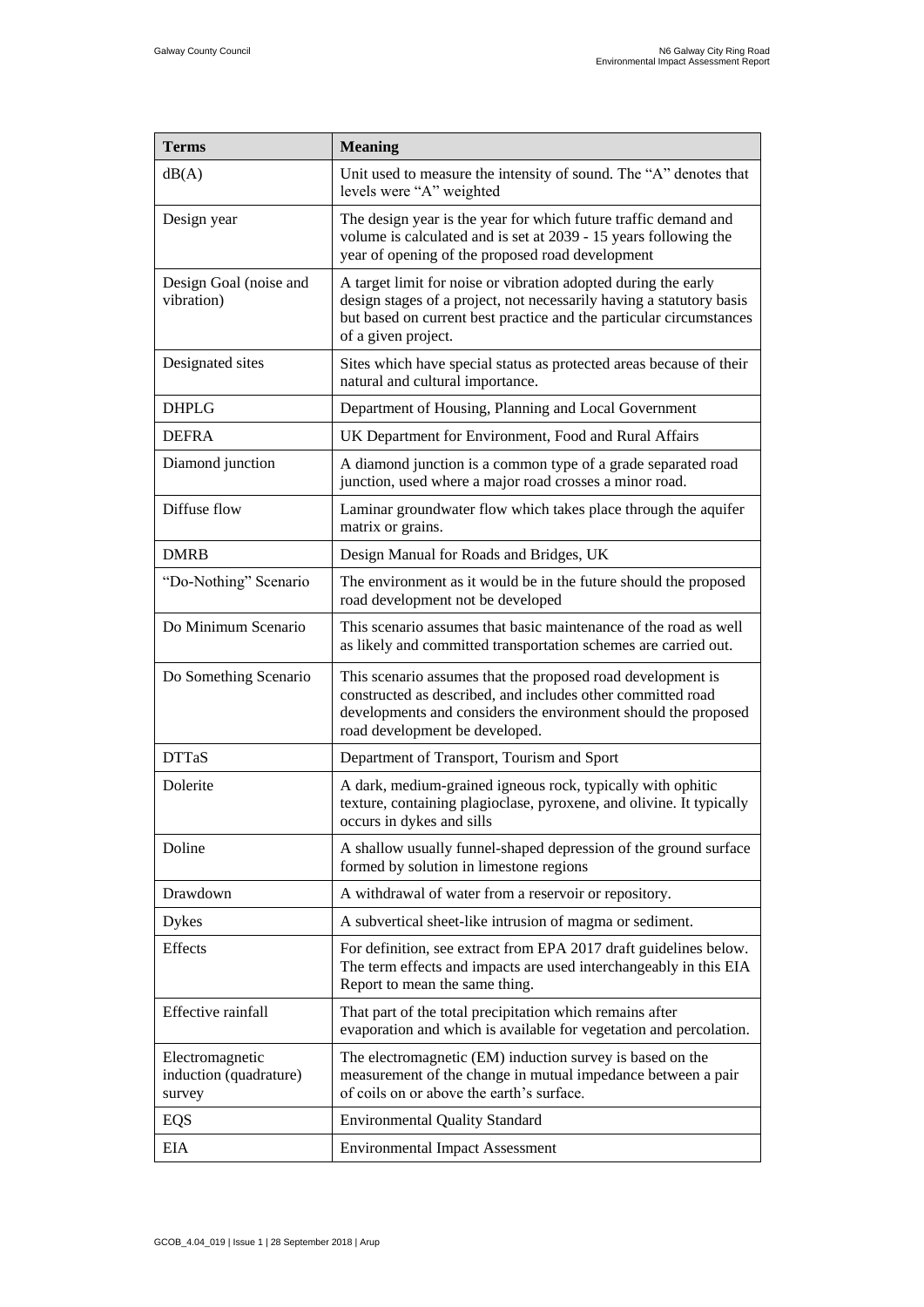| <b>Terms</b>                             | <b>Meaning</b>                                                                                                                                                                                                                                                                                                                                                                                                                                          |
|------------------------------------------|---------------------------------------------------------------------------------------------------------------------------------------------------------------------------------------------------------------------------------------------------------------------------------------------------------------------------------------------------------------------------------------------------------------------------------------------------------|
| <b>EIS</b>                               | Environmental Impact Statement. An EIA Report was formerly<br>known as an EIS.                                                                                                                                                                                                                                                                                                                                                                          |
|                                          | Throughout this document, where reference is made to<br>'environmental impact statement', or 'EIS', it should also be<br>understood to mean 'EIA Report'.                                                                                                                                                                                                                                                                                               |
| EIA Report / EIAR                        | Environmental Impact Assessment Report An EIA Report was<br>formerly known as an EIS.                                                                                                                                                                                                                                                                                                                                                                   |
|                                          | Throughout this document, where reference is made to<br>'environmental impact statement', or 'EIS', it should also be<br>understood to mean 'EIA Report'.                                                                                                                                                                                                                                                                                               |
| Enabling works                           | Preparations to make a site ready for construction. It covers<br>activities from site preparation, creation of access routes, and the<br>installation of facilities like security fencing, ramps, and placing<br>of signs.                                                                                                                                                                                                                              |
| EPA                                      | <b>Environmental Protection Agency</b>                                                                                                                                                                                                                                                                                                                                                                                                                  |
| EPA Digital Soils Data                   | With the assistance of Teagasc and the Geological Survey of<br>Ireland, the EPA produced a soils map for the Republic of<br>Ireland. This data is available in a digital format which can be<br>used in computer mapping software.                                                                                                                                                                                                                      |
| Epikarst                                 | The thin zone near the karst surface. It includes the solutionally<br>modified (karren) bedrock surface and the overlying and included<br>regolith. The epikarst frequently supports a perched aquifer and<br>serves to retard and store infiltrating rainwater. It also serves as a<br>habitat for a variety of organisms that live in the interstices.                                                                                                |
| Estavelles                               | Estavelles are orifices with a dual function. They either discharge<br>water as a spring or allow water to sink, depending on<br>groundwater conditions. Typically estavelles are the connection<br>of karst lakes with the karst ground water table.                                                                                                                                                                                                   |
| EU                                       | European Union                                                                                                                                                                                                                                                                                                                                                                                                                                          |
| European site                            | Collective term used in national legislation when referring to<br>nature conservation sites protected under the Habitats or Birds<br>Directives (i.e. SAC or SPA sites).                                                                                                                                                                                                                                                                                |
| Evapotranspiration                       | The process by which water is transferred from the land to the<br>atmosphere by evaporation from the soil and other surfaces and<br>by transpiration from plants.                                                                                                                                                                                                                                                                                       |
| Fault                                    | A planar fracture in rock in which the rock on one side of the<br>fracture has moved with respect to the rock on the other side.                                                                                                                                                                                                                                                                                                                        |
| Favourable Conservation<br>Condition     | In the context of assessing effects on the QIs/SCIs of European<br>sites and their conservation objectives, favourable conservation<br>condition is achieved when the QI habitats have sufficient range,<br>area and quality, and QI/SCI species have a sufficient population<br>size range and habitat area, to ensure their survival into the<br>medium to long term, along with favourable future prospects in<br>the face of pressures and threats. |
| <b>Favourable Conservation</b><br>Status | In the context of assessing the conservation status of Annex I<br>habitats and Annex II/IV species at a national level, favourable<br>conservation status is achieved when the habitats have sufficient<br>range, area and quality, and the species have a sufficient<br>population size range and habitat area, to ensure their survival                                                                                                               |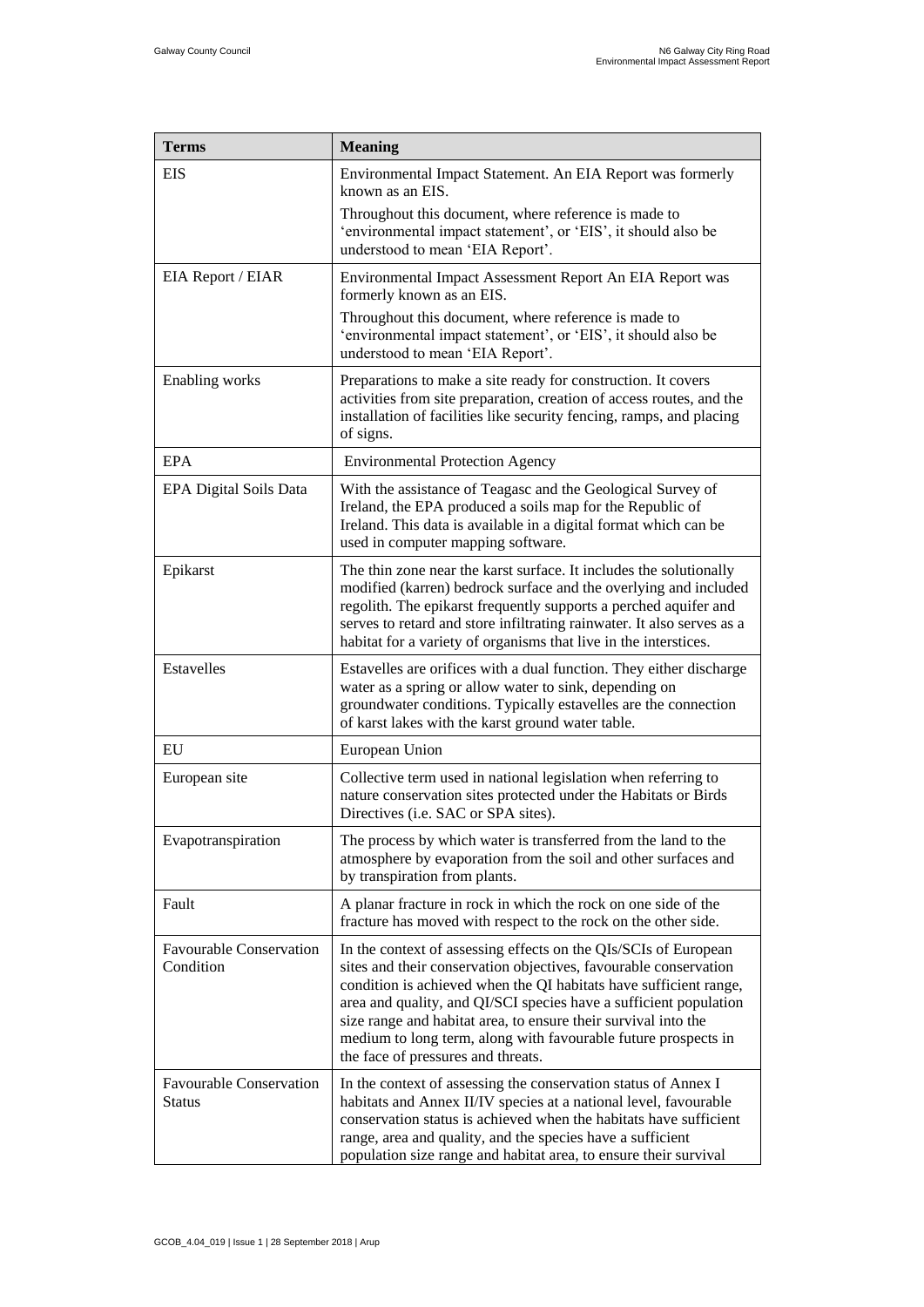| <b>Terms</b>                    | <b>Meaning</b>                                                                                                                                                                                                                                     |
|---------------------------------|----------------------------------------------------------------------------------------------------------------------------------------------------------------------------------------------------------------------------------------------------|
|                                 | into the medium to long term, along with favourable future<br>prospects in the face of pressures and threats.                                                                                                                                      |
| Fissure                         | Natural crack in rock which allows rapid water movement.                                                                                                                                                                                           |
| <b>FPO</b>                      | Flora (Protection) Order, 2015                                                                                                                                                                                                                     |
| <b>FRA</b>                      | <b>Flood Risk Assessment</b>                                                                                                                                                                                                                       |
| Fracture                        | A discontinuity across which there has been separation.                                                                                                                                                                                            |
| Geohazards                      | Geological conditions capable of causing damage, or loss of<br>property and life, are called geological hazards and commonly<br>referred to as "geohazards".                                                                                       |
| Geomorphology                   | the study of the physical features of the surface of the earth and<br>their relation to its geological structures                                                                                                                                  |
| Geothermal well                 | Geothermal wells are wells which tap into the natural geothermal<br>energy found beneath the Earth's crust.                                                                                                                                        |
| <b>GHG</b>                      | <b>Greenhouse Gases</b>                                                                                                                                                                                                                            |
| GI                              | Ground Investigation                                                                                                                                                                                                                               |
| GIS                             | Geographic Information System                                                                                                                                                                                                                      |
| <b>GNI</b>                      | <b>Gas Network Ireland</b>                                                                                                                                                                                                                         |
| Glacial erractics               | A boulder transported and deposited by a glacier having a<br>lithology different than the bedrock upon which it is sitting.<br>Erratics are useful indicators of patterns of former ice flow.                                                      |
| Gleys                           | A subdivision of the podzolic soil group which are characterised<br>by a fluctuating groundwater table or by impeded drainage which<br>causes mottling in the gleyed grey horizon that is overlain by a<br>dark brown or black subsurface horizon. |
| <b>Grade Separated Junction</b> | Road junction where roads converge and at which at least one<br>road passes over another.                                                                                                                                                          |
| Groundwater                     | That part of the subsurface water that is in the saturated zone, i.e.<br>below the water table.                                                                                                                                                    |
| Groundwater<br>vulnerability    | Vulnerability is a term used to represent the intrinsic geological<br>and hydrogeological characteristics that determine the ease with<br>which groundwater may be contaminated by human activities.                                               |
| Growth forecasts                | The process of attempting to predict the future condition. This<br>involves the use of statistical models utilizing variables<br>sometimes called indicators.                                                                                      |
| <b>GSI</b>                      | Geological Survey of Ireland                                                                                                                                                                                                                       |
| <b>GTS</b>                      | Galway Transport Strategy - an overall transport strategy for<br>Galway City and its environs with a clear implementation<br>framework for transportation over the next 20 years.                                                                  |
| <b>GWDTE</b>                    | Groundwater Dependent Terrestrial Ecosystems                                                                                                                                                                                                       |
| Habitat                         | The dwelling place of a species or community which provides a<br>particular set of environmental conditions.                                                                                                                                       |
| ha                              | Hectare (one hectare is equal to 10,000 square meters)                                                                                                                                                                                             |
| <b>HAWRAT</b>                   | Highways Agency Water Risk Assessment Tool                                                                                                                                                                                                         |
| <b>HGV</b>                      | Heavy Goods Vehicle                                                                                                                                                                                                                                |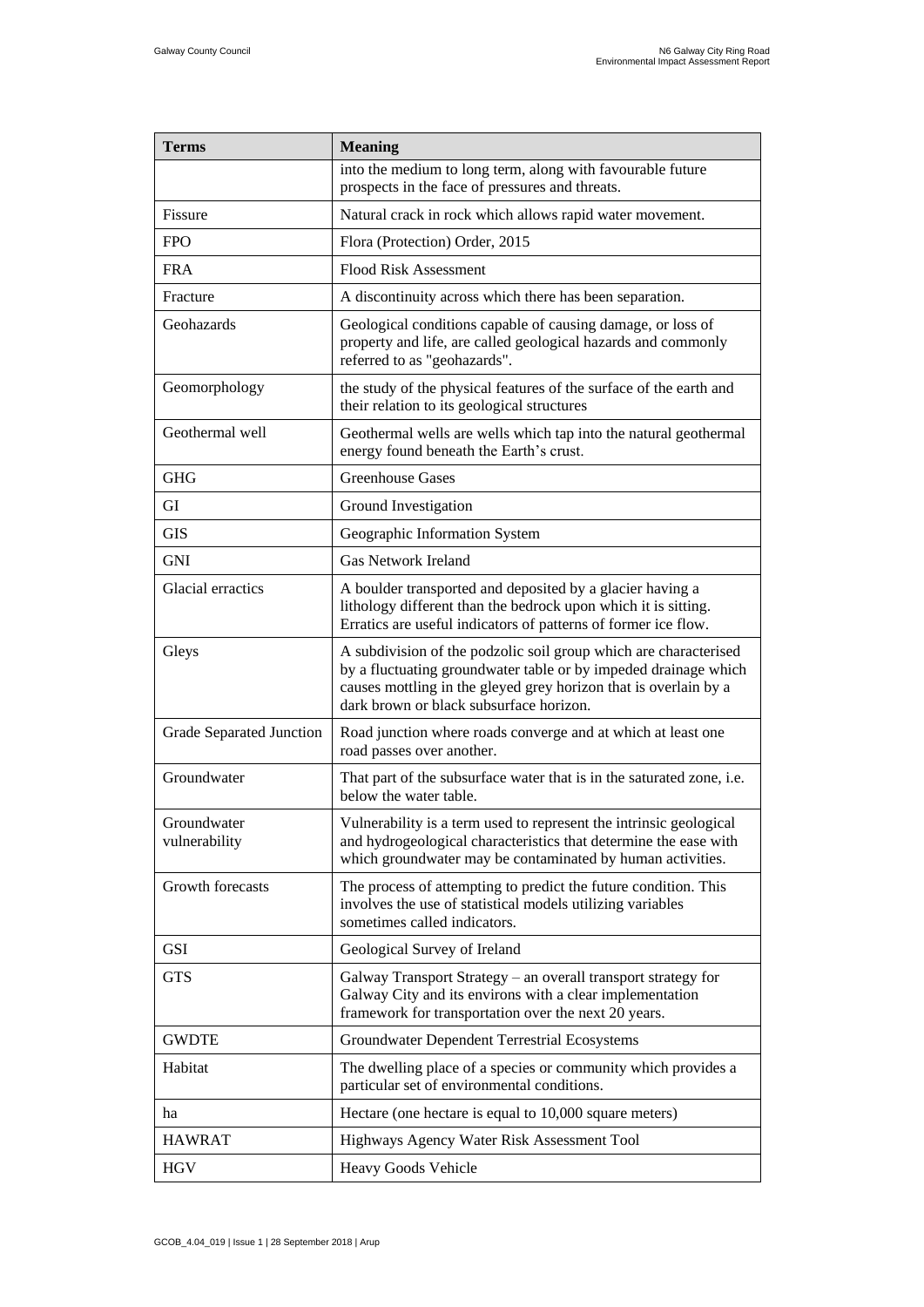| <b>Terms</b>                      | <b>Meaning</b>                                                                                                                                                                                                                                                   |
|-----------------------------------|------------------------------------------------------------------------------------------------------------------------------------------------------------------------------------------------------------------------------------------------------------------|
| High growth scenario              | This assumes a high growth rate in the population forecasts for<br>the region.                                                                                                                                                                                   |
| Horizontal Alignment              | Direction and course of the roadway in plan.                                                                                                                                                                                                                     |
| Hydraulic barrier                 | A general term referring to modifications of a ground-water flow<br>system to restrict or impede movement of contaminants.                                                                                                                                       |
| Hydrodynamics                     | The branch of science concerned with forces acting on or exerted<br>by fluids (especially liquids).                                                                                                                                                              |
| Hydrocarbon interceptor           | Trap used to filter out hydrocarbon pollutants from rainwater<br>runoff. It is typically used in road construction to prevent fuel<br>contamination of streams carrying away the runoff.                                                                         |
| Hydrometric Area                  | An area defined by the EPA covering a region of river<br>catchments.                                                                                                                                                                                             |
| Hypertension                      | Abnormally high blood pressure and especially arterial blood<br>pressure.                                                                                                                                                                                        |
| Hummocky                          | An elevated tract of land rising above the general level of a<br>marshy region.                                                                                                                                                                                  |
| Hz                                | Hertz                                                                                                                                                                                                                                                            |
| <b>IEEM</b>                       | Institute of Ecology and Environmental Management                                                                                                                                                                                                                |
| <b>IFI</b>                        | <b>Inland Fisheries Ireland</b>                                                                                                                                                                                                                                  |
| IGI                               | Institute of Geologists of Ireland                                                                                                                                                                                                                               |
| Impact                            | For definition, see extract from EPA 2017 draft guidelines below.<br>The term effects and impacts are used interchangeably in this<br>EIAR to mean the same thing.                                                                                               |
| <b>ITS</b>                        | <b>Intelligent Transport System</b>                                                                                                                                                                                                                              |
| In combination<br>impacts/effects | Term for cumulative impacts used when considering impacts on<br>European sites in the context of an NIS/AA – cumulative effects<br>caused by a project currently under consideration together with<br>the effects of any existing or proposed projects or plans. |
| In-situ                           | In its original place, for archaeology it refers to the preservation<br>of archaeological sites/features without disturbance.                                                                                                                                    |
| Intermodal (transport)            | Describes the use of multiple modes of transportation (e.g. rail,<br>ship and truck).                                                                                                                                                                            |
| Intertidal zone                   | The intertidal zone, also known as the littoral zone, in marine<br>aquatic environments is the area of the foreshore and seabed that<br>is exposed to the air at low tide and submerged at high tide, i.e.<br>the area between tide marks.                       |
| <b>IPCC</b>                       | Intergovernmental Panel on Climate Change                                                                                                                                                                                                                        |
| <b>IPPC</b>                       | <b>Integrated Pollution Prevention and Control</b>                                                                                                                                                                                                               |
| <b>IRP</b>                        | Incident Response Plan                                                                                                                                                                                                                                           |
| Karst                             | Terrain created by limestone solution and characterised by a<br>virtual absence of surface drainage, a series of surface hollows,<br>depressions and fissures, collapse structures and an extensive<br>subterranean drainage network.                            |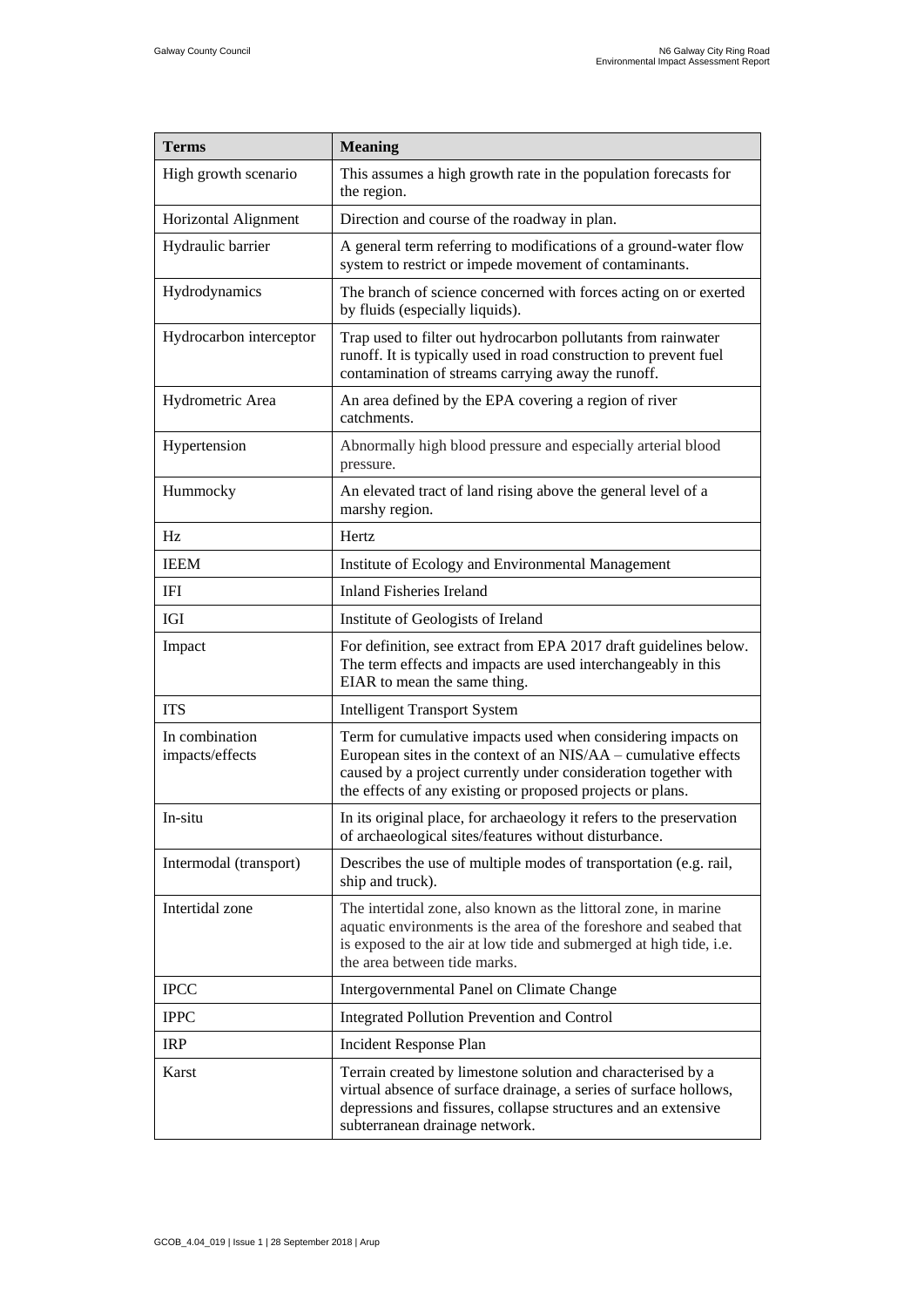| <b>Terms</b>                      | <b>Meaning</b>                                                                                                                                                                                                                                                                                                                                                                                                          |
|-----------------------------------|-------------------------------------------------------------------------------------------------------------------------------------------------------------------------------------------------------------------------------------------------------------------------------------------------------------------------------------------------------------------------------------------------------------------------|
| Karstic                           | Descriptor for bedrock conditions in limestone that contain<br>solution features such as fissures and caves, and potentially,<br>underground watercourses.                                                                                                                                                                                                                                                              |
| Karstification                    | Formation of the features of karst topography by the chemical,<br>and sometimes mechanical, action of water in a region of<br>limestone, dolomite, or gypsum bedrock.                                                                                                                                                                                                                                                   |
| <b>KER</b>                        | Key Ecological Receptors                                                                                                                                                                                                                                                                                                                                                                                                |
| km                                | Kilometres                                                                                                                                                                                                                                                                                                                                                                                                              |
| kph                               | Kilometers per hour                                                                                                                                                                                                                                                                                                                                                                                                     |
| kPa                               | Kilopascal, a unit of pressure measurement                                                                                                                                                                                                                                                                                                                                                                              |
| kV                                | A unit of electromotive force, equal to 1000 volts.                                                                                                                                                                                                                                                                                                                                                                     |
| LAP                               | Local Area Plan                                                                                                                                                                                                                                                                                                                                                                                                         |
| Landscape Character<br>Area (LCA) | Distinct types of landscape which are generic in character in that<br>they may occur in different parts of the country, but wherever<br>they are they share broadly similar combinations of geology<br>topography, drainage patterns, vegetation and historical land use<br>and settlement pattern.                                                                                                                     |
| <b>LED</b>                        | Light-emitting diode: a device that produces a light, especially on<br>electronic equipment                                                                                                                                                                                                                                                                                                                             |
| $L_{10}$                          | The noise level exceeded for just 10% of a sample period.<br>$L_{10(1 hour)}$ is therefore the noise level exceeded for 10% of the time<br>over a period of one hour. $L_{10(18 hour)}$ is the arithmetic average of<br>the eighteen $L_{10(1 hour)}$ values between 06:00 and 24:00hrs.                                                                                                                                |
| $L_{90}$                          | The noise level exceeded for 90% of a sample period; typically<br>used as a descriptor for background noise level.                                                                                                                                                                                                                                                                                                      |
| $L_{\text{max}}$                  | The instantaneous maximum sound level measured during a<br>sample period.                                                                                                                                                                                                                                                                                                                                               |
| $L_{eq,T}$                        | The equivalent continuous sound level - the sound level of a<br>steady sound having the same energy as a fluctuating sound over<br>a specified measuring period T. T may be as short as 1 second<br>when used to describe a single event, or as long as 24 hours when<br>used to describe the noise climate at a specified location. $L_{eq,T}$ can<br>be measured directly with an integrating sound level meter.      |
| $L_{den}$                         | The day-evening-night composite noise indicator adopted by the<br>EU for the purposes of assessing overall annoyance. $L_{day}$ is the A-<br>weighted long term average sound level as defined in ISO1996-2:<br>1987, determined over all the day periods of a year. $L_{night}$ is the A-<br>weighted long term average sound level as defined in ISO1996-2:<br>1987, determined over all the night periods of a year. |
| Levening                          | The A-weighted long term average sound level as defined in<br>ISO1996-2: 1987, determined over all the evening periods of a<br>year.                                                                                                                                                                                                                                                                                    |
| $L_{day}$                         | The A-weighted long term average sound level as defined in<br>ISO1996-2: 1987, determined over all the day periods of a year.                                                                                                                                                                                                                                                                                           |
| $L_{night}$                       | L <sub>night</sub> is the A-weighted long term average sound level as defined<br>in ISO1996-2: 1987, determined over all the night periods of a<br>year.                                                                                                                                                                                                                                                                |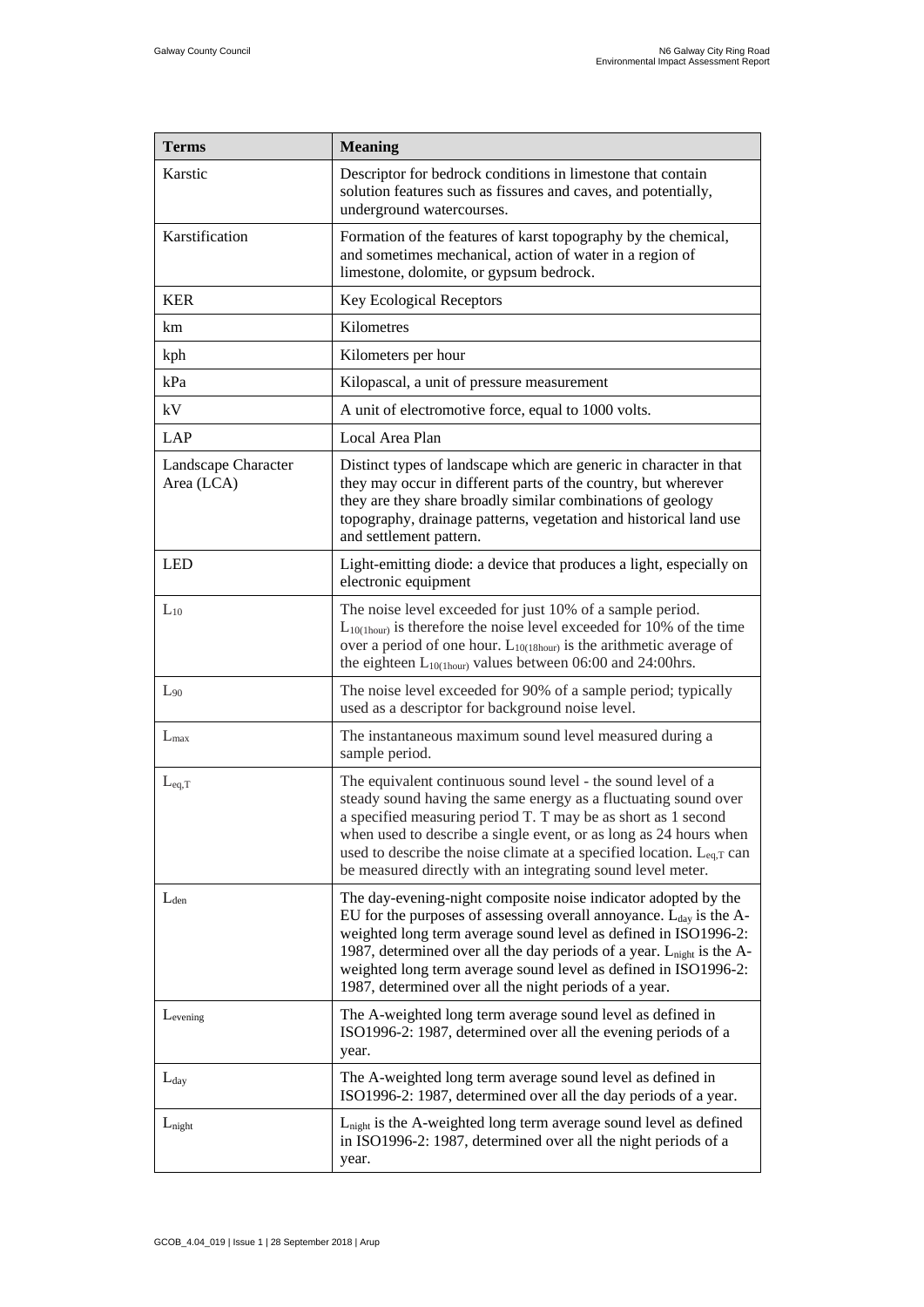| <b>Terms</b>           | <b>Meaning</b>                                                                                                                                                                                                                                                                                                                       |
|------------------------|--------------------------------------------------------------------------------------------------------------------------------------------------------------------------------------------------------------------------------------------------------------------------------------------------------------------------------------|
| Lithosols              | A thin soil consisting mainly of partially weathered rock<br>fragments.                                                                                                                                                                                                                                                              |
| Low growth scenario    | This assumes a low growth rate in the population forecasts for the<br>region.                                                                                                                                                                                                                                                        |
| Luft                   | TA Luft Guidance Technical Instructions on Air Quality Control                                                                                                                                                                                                                                                                       |
| Macro-economics        | Macroeconomics is a branch of the economics field that studies<br>how the aggregate economy behaves. In macroeconomics, a<br>variety of economy-wide phenomena is thoroughly examined<br>such as, inflation, price levels, rate of growth, national income,<br>gross domestic product and changes in unemployment.                   |
| Macro-invertebrates    | Animals without backbones that are big enough to see with the<br>naked eye.                                                                                                                                                                                                                                                          |
| Made Ground            | Deposits which have accumulated through human activity and<br>may consist of natural materials, e.g. clay and/or man made<br>materials                                                                                                                                                                                               |
| Magnetometer surveys   | A magnetometer is an instrument that measures magnetism-<br>either the magnetization of a magnetic material like a<br>ferromagnet, or the direction, strength, or relative change of a<br>magnetic field at a particular location.                                                                                                   |
| Meander                | A meander in general is a bend in a watercourse.                                                                                                                                                                                                                                                                                     |
| Medium growth scenario | This assumes a medium growth rate in the population forecasts<br>for the region.                                                                                                                                                                                                                                                     |
| Mesotrophic            | A lake or pond that has a moderate amount of plants.                                                                                                                                                                                                                                                                                 |
| mgbl                   | Metres below ground level                                                                                                                                                                                                                                                                                                            |
| Micro-climatic         | The atmospheric conditions affecting an individual or a small<br>group of organisms, especially when they differ from the climate<br>of the rest of the community.                                                                                                                                                                   |
| Microelectronic        | Microelectronics is a subdivision of the field of electronics that<br>deals with very small and microscopic elements to manufacture<br>electronic components.                                                                                                                                                                        |
| Mode share             | The share of people using a particular mode of transport<br>(including cycling and walking) within the overall transport usage<br>of an urban area. Modal share can be calculated for passenger and<br>freight (logistics) transport based on different units, such as<br>number of trips, volume, weight, passenger-km or tonne-km. |
| Morphology             | Morphology is the science of the forms of natural water bodies<br>such as rivers, lakes, estuaries, lagoons, coastal zones and seas, as<br>well as with the processes that create and modify these forms.                                                                                                                            |
| N6 GCRR                | N6 Galway City Ring Road, the subject of the EIAR                                                                                                                                                                                                                                                                                    |
| N6 GCTP                | N6 Galway City Transport Project                                                                                                                                                                                                                                                                                                     |
| N <sub>6</sub> GCOB    | A previous application to ABP in 2006 for the then defined 'N6<br>Galway City Outer By-pass' (GCOB)                                                                                                                                                                                                                                  |
| <b>NHA</b>             | Natural Heritage Area                                                                                                                                                                                                                                                                                                                |
| <b>NIAH</b>            | National Inventory of Architectural Heritage                                                                                                                                                                                                                                                                                         |
| <b>NIS</b>             | Natura Impact Statement                                                                                                                                                                                                                                                                                                              |
| <b>NMS</b>             | <b>National Monuments Service</b>                                                                                                                                                                                                                                                                                                    |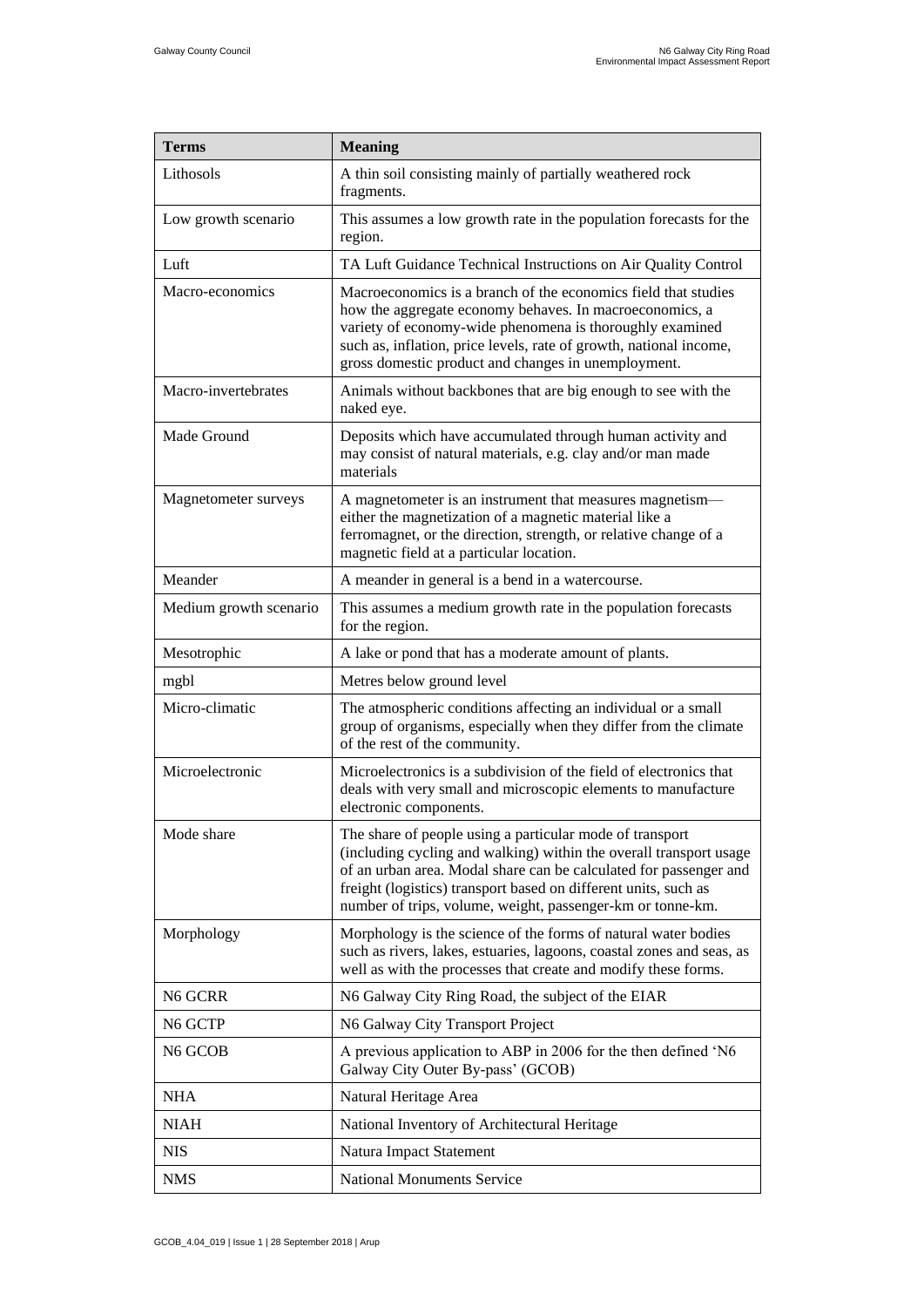| <b>Terms</b>       | <b>Meaning</b>                                                                                                                                                                                                                                                  |
|--------------------|-----------------------------------------------------------------------------------------------------------------------------------------------------------------------------------------------------------------------------------------------------------------|
| Notice to Treat    | This notice requests property owners whose lands are subject to a<br>compulsory purchase order (CPO) to submit their claim for<br>compensation for lands being taken under the CPO. Land values<br>etc. are assessed with reference to the date of this Notice. |
| NO <sub>2</sub>    | Nitrogen Dioxide                                                                                                                                                                                                                                                |
| NO <sub>x</sub>    | Nitrogen Oxides                                                                                                                                                                                                                                                 |
| <b>NPF</b>         | <b>National Planning Framework</b>                                                                                                                                                                                                                              |
| <b>NPWS</b>        | National Parks and Wildlife Service                                                                                                                                                                                                                             |
| <b>NRA</b>         | National Roads Authority                                                                                                                                                                                                                                        |
| <b>NTA</b>         | <b>National Transport Authority</b>                                                                                                                                                                                                                             |
| <b>NTS</b>         | Non-Technical Summary                                                                                                                                                                                                                                           |
| O <sub>2</sub>     | Oxygen                                                                                                                                                                                                                                                          |
| <b>OD</b>          | Ordnance Datum                                                                                                                                                                                                                                                  |
| Oligotrophic       | Characterized by a low accumulation of dissolved nutrient salts,<br>supporting but a sparse growth of algae and other organisms, and<br>having a high oxygen content owing to the low organic content.                                                          |
| Orbital route      | A route that takes traffic around a city rather than through it.                                                                                                                                                                                                |
| Online/On-line     | The route whereby the proposed road development remains on the<br>same alignment as the existing road infrastructure.                                                                                                                                           |
| <b>OPW</b>         | The Office of Public Works                                                                                                                                                                                                                                      |
| Operational phase  | The period of time in which the proposed road is in use.                                                                                                                                                                                                        |
| <b>OS</b>          | <b>Ordnance Survey</b>                                                                                                                                                                                                                                          |
| <b>OSI</b>         | Ordnance Survey Ireland                                                                                                                                                                                                                                         |
| Outcrop            | An exposure of bedrock                                                                                                                                                                                                                                          |
| PAH                | Polycyclic Aromatic Hydrocarbons                                                                                                                                                                                                                                |
| Paleokarst         | The general term for ancient karst features that have been<br>fossilized or preserved. Most commonly these features are filled<br>with lithified sediments.                                                                                                     |
| Paleolandscape     | A landscape as it was in ancient times.                                                                                                                                                                                                                         |
| Parent material    | The bedrock type from which the rock fragments within a till are<br>derived. For instance, the parent material of a Limestone Till is<br>Limestone.                                                                                                             |
| Particulate Matter | Tiny particles of solid or liquid suspended in liquid or gas.                                                                                                                                                                                                   |
| Pb                 | Lead                                                                                                                                                                                                                                                            |
| Permeability       | A measure of the ability of a given rock to transmit water.                                                                                                                                                                                                     |
| <b>PMGs</b>        | <b>Project Management Guidelines</b>                                                                                                                                                                                                                            |
| $PM_{10}$          | Particulate matter measuring 10 micrometers (microns) in<br>diameter or less.                                                                                                                                                                                   |
| PM <sub>2.5</sub>  | Particulate matter measuring 2.5 micrometers (microns) in<br>diameter or less.                                                                                                                                                                                  |
| pNHA               | proposed Natural Heritage Area                                                                                                                                                                                                                                  |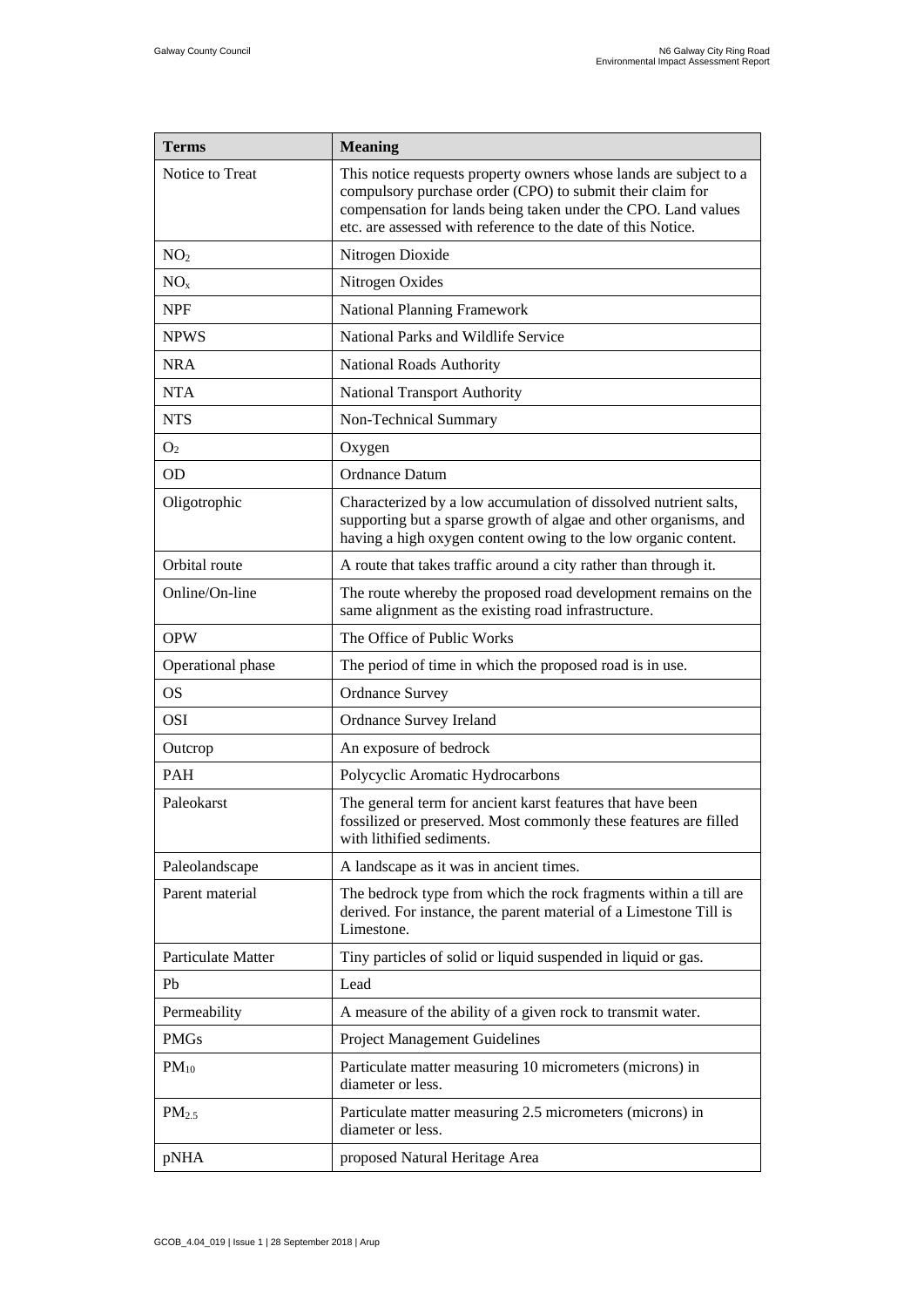| <b>Terms</b>                     | <b>Meaning</b>                                                                                                                                                                                                                                                                                                                                                                                                                                                                                                                                                                    |
|----------------------------------|-----------------------------------------------------------------------------------------------------------------------------------------------------------------------------------------------------------------------------------------------------------------------------------------------------------------------------------------------------------------------------------------------------------------------------------------------------------------------------------------------------------------------------------------------------------------------------------|
| Priority junctions               | Priority junctions are the most common form of junction<br>arrangement. They required one or more minor road to yield or<br>stop for the major road traffic flow.                                                                                                                                                                                                                                                                                                                                                                                                                 |
| Pre-earthworks drains            | Where surface water and sub-surface water from adjoining land<br>will flow towards the road, it will generally be necessary to<br>construct intercepting drains at the tops of cuttings and the toes of<br>embankments. In rural areas these may be ditches rather than<br>filter drains because of their greater capacity and comparative<br>cheapness.                                                                                                                                                                                                                          |
| Priority Annex I habitat         | Annex I habitat types which are in danger of disappearance, and<br>for which the European Community has particular responsibility<br>in view of the proportion of their natural range which falls within<br>the territory                                                                                                                                                                                                                                                                                                                                                         |
| Protected road                   | A protected road, as defined under Section 45 (1) of the Roads<br>Act, means a public road or proposed public road specified to be a<br>protected road in a protected road scheme approved by An Bord<br>Pleanála. A protected road scheme approved by An Bord Pleanála<br>may provide for the prohibition, closure, stopping up, removal,<br>alteration, diversion or restriction of any specified or all means of<br>direct access to the protected road from specified land or from<br>specified land used for a specified purpose or to such land from<br>the protected road. |
| Qbar                             | The mean annual maxima flow recorded or calculated at a<br>location.                                                                                                                                                                                                                                                                                                                                                                                                                                                                                                              |
| pH                               | pH is a measure of the acidity or basicity of a solution.                                                                                                                                                                                                                                                                                                                                                                                                                                                                                                                         |
| Pluvial flooding                 | This flooding occurs when surface water accumulating from the<br>result of intense rainfall saturates the urban drainage system, and<br>the excess water cannot be absorbed.                                                                                                                                                                                                                                                                                                                                                                                                      |
| Podzols                          | A type of soil formed in cool, seasonally humid climatic regions<br>where leaching (percolation of water) is a dominant process.                                                                                                                                                                                                                                                                                                                                                                                                                                                  |
| Proposed Road<br>Development     | The proposed N6 Galway City Ring Road which is the subject of<br>assessment of this Environmental Impact Assessment Report and<br>application to An Bord Pleanála.                                                                                                                                                                                                                                                                                                                                                                                                                |
| Proposed Development<br>Boundary | The extents of the lands to be compulsory acquired for the<br>construction and operation of the proposed road development is<br>referred to as the proposed development boundary                                                                                                                                                                                                                                                                                                                                                                                                  |
| QI                               | Qualifying Interest – Annex I habitat or Annex II species for<br>which a cSAC/SAC is designated under the Habitats Directive.                                                                                                                                                                                                                                                                                                                                                                                                                                                     |
| Radio-tracking                   | Use of radio receivers, directional antennae and radio-transmitters<br>(attached to the target species) to monitor and record species<br>movements and locations.                                                                                                                                                                                                                                                                                                                                                                                                                 |
| Receptors                        | Receptors are people or other organisms that may have sensitivity<br>or exposure to contaminants by virtue of their age and health (e.g.<br>schools, day care centres, hospitals, nursing homes), status (e.g.<br>sensitive or endangered species), proximity to the contamination,<br>dwelling construction (e.g. basement), or the facilities they use<br>(e.g. water supply well).                                                                                                                                                                                             |
| Recharge                         | The addition of water to the zone of saturation; also, the amount<br>of water added.                                                                                                                                                                                                                                                                                                                                                                                                                                                                                              |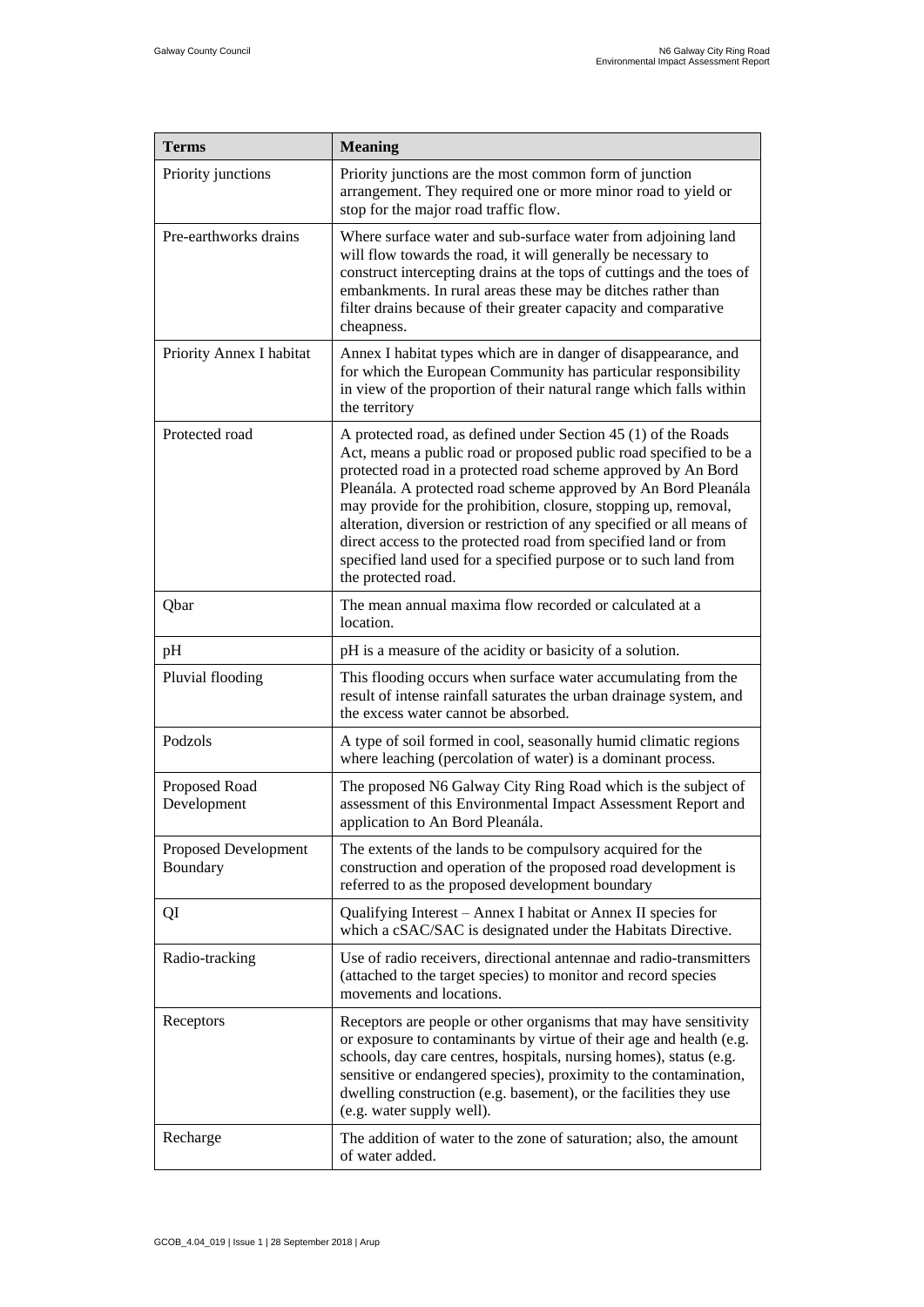| <b>Terms</b>                        | <b>Meaning</b>                                                                                                                                                                                                                                                                                                                                                                                           |
|-------------------------------------|----------------------------------------------------------------------------------------------------------------------------------------------------------------------------------------------------------------------------------------------------------------------------------------------------------------------------------------------------------------------------------------------------------|
| Regosols                            | A Regosol is a very weakly developed mineral soil in<br>unconsolidated materials. Regosols are extensive in eroding<br>lands, in particular in arid and semi-arid areas and in mountain<br>regions.                                                                                                                                                                                                      |
| Resitivity                          | A measure of the resisting power of a specified material to the<br>flow of an electric current.                                                                                                                                                                                                                                                                                                          |
| Rhizome                             | Underground stem of plants, laterally growing and capable of<br>producing the root and shoot system of a new plant.                                                                                                                                                                                                                                                                                      |
| Riparian vegetation                 | Riparian vegetation is the diversity of native vegetation contained<br>on 'land which adjoins or is influenced by a body of water.<br>Riparian habitats have been defined as places 'where terrestrial<br>and aquatic ecosystems meet'.                                                                                                                                                                  |
| Rijkswaterstaat (RWS)<br>fire curve | The RWS curve was developed by the Rijkswaterstaat, Ministry<br>of Transport in the Netherlands. This curve is based on the<br>assumption that in a worst case scenario, a 50 m <sup>3</sup> fuel, oil or<br>petrol tanker fire with a fire load of 300MW could occur, lasting<br>up to 120 minutes. The RWS curve was based on the results of<br>testing carried out by TNO in the Netherlands in 1979. |
| <b>RMP</b>                          | Record of Monuments and Places                                                                                                                                                                                                                                                                                                                                                                           |
| Road bed                            | The portion of public road which is typically in private ownership<br>over which there is over which there is a public right of way.                                                                                                                                                                                                                                                                     |
| Rockhead                            | A raised rocky area or prominence; a summit or extremity of<br>rock. The upper surface of bedrock.                                                                                                                                                                                                                                                                                                       |
| Rock outcropping                    | The part of a rock formation that appears above the surface of the<br>surrounding land.                                                                                                                                                                                                                                                                                                                  |
| <b>RPS</b>                          | <b>Record of Protected Structures</b>                                                                                                                                                                                                                                                                                                                                                                    |
| <b>RSA</b>                          | Road Safety Authority                                                                                                                                                                                                                                                                                                                                                                                    |
| Runoff                              | Water leaving a drainage area or water running across the land<br>surface.                                                                                                                                                                                                                                                                                                                               |
| <b>SAC</b>                          | Special Area of Conservation                                                                                                                                                                                                                                                                                                                                                                             |
| Saturated zone                      | The zone below the water table in which all pores and fissures are<br>full of water. Also known as the phreatic zone.                                                                                                                                                                                                                                                                                    |
| SCI                                 | Special Conservation Interest – Annex I bird species for which an<br>SPA is designated under the Birds Directive                                                                                                                                                                                                                                                                                         |
| Section 85 Agreement                | A Section 85 Agreement has been entered into under the<br>provisions of Section 85 of the Local Government Act 2001<br>between Galway County Council and Galway City Council and<br>approved by Transport Infrastructure Ireland (TII) pursuant to<br>Section 14 of the Roads Act 1993, as amended.                                                                                                      |
| Sensitivity                         | Vulnerability of a sensitive receptor to change.                                                                                                                                                                                                                                                                                                                                                         |
| <b>SEVESO</b>                       | Seveso site $-$ sites identified as containing large quantities of<br>dangerous substances.                                                                                                                                                                                                                                                                                                              |
| Severance                           | Where a portion of land is separated or isolated from the main<br>land holding or where a portion of habitat is separated/isolated<br>form the main habitat area.                                                                                                                                                                                                                                        |
| SI                                  | Site Investigation                                                                                                                                                                                                                                                                                                                                                                                       |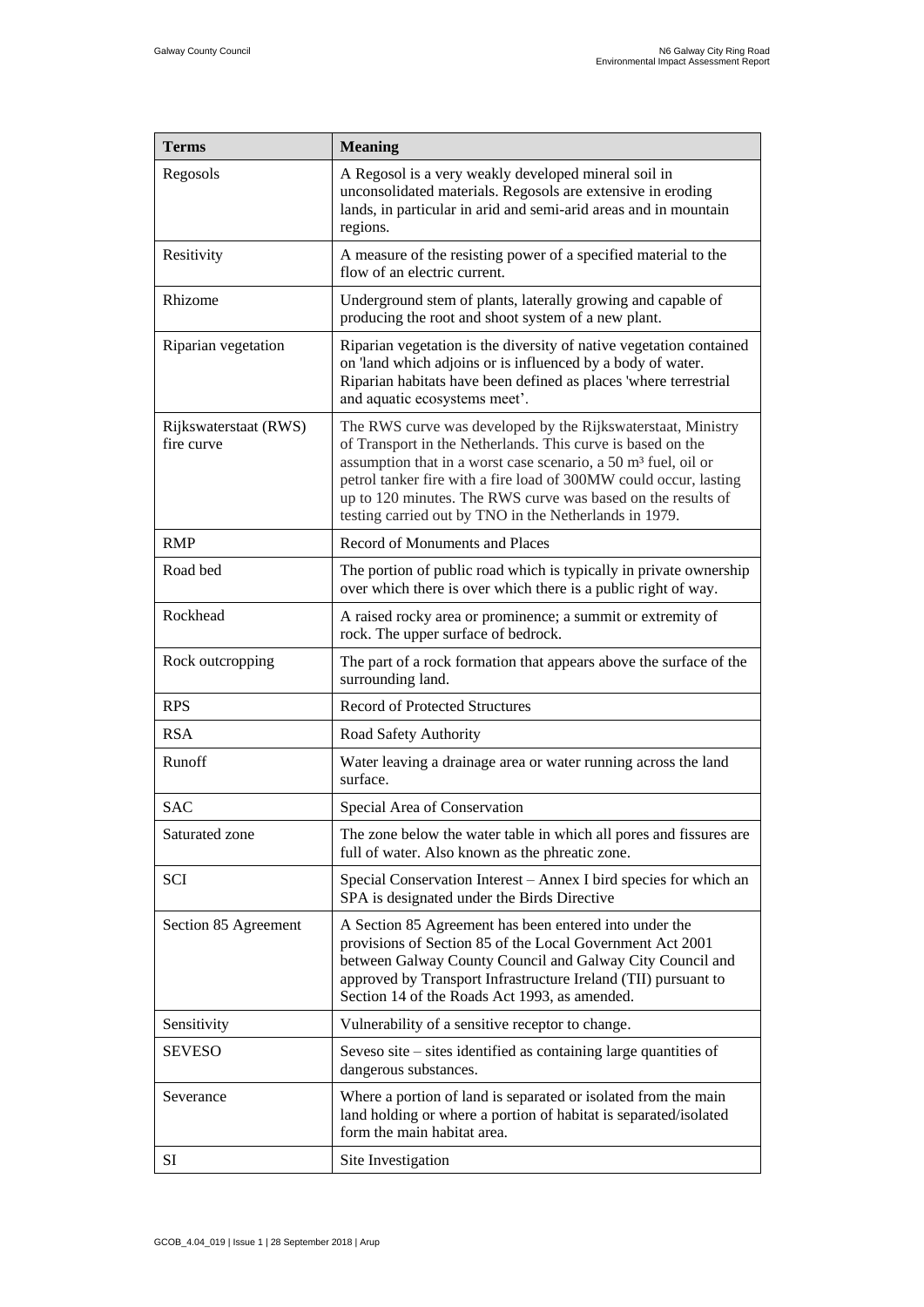| <b>Terms</b>             | <b>Meaning</b>                                                                                                                                                                                                                                                                                                                              |
|--------------------------|---------------------------------------------------------------------------------------------------------------------------------------------------------------------------------------------------------------------------------------------------------------------------------------------------------------------------------------------|
| S.I.                     | <b>Statutory Instrument</b>                                                                                                                                                                                                                                                                                                                 |
| Signalised junction      | Road junction where roads converge and traffic flow is controlled<br>by traffic signals.                                                                                                                                                                                                                                                    |
| Stopping sight distances | Is the minimum sight distance available on a road at any spot<br>having sufficient length to enable the driver to stop a vehicle upon<br>sight of a hazard while, traveling at the design speed safely<br>without collision with any other obstruction.                                                                                     |
| striation                | Any of a number of scratches or parallel grooves on the surface of<br>a rock, resulting from the action of moving ice, as of a glacier.                                                                                                                                                                                                     |
| <b>SMR</b>               | <b>Sites and Monuments Record</b>                                                                                                                                                                                                                                                                                                           |
| SO <sub>2</sub>          | <b>Sulphur Dioxide</b>                                                                                                                                                                                                                                                                                                                      |
| SO <sub>x</sub>          | Sulphur Oxides expressed as Sulphur Dioxide                                                                                                                                                                                                                                                                                                 |
| <b>SPA</b>               | Special Protection Area                                                                                                                                                                                                                                                                                                                     |
| Sub-catchment            | A portion of a river catchment.                                                                                                                                                                                                                                                                                                             |
| Subsoils                 | The material between the topsoil and the bedrock.                                                                                                                                                                                                                                                                                           |
| Subtidal zone            | Subtidal zone is that portion of a tidal-flat environment which lies<br>below the level of mean low water for spring tides. Normally it is<br>covered by water at all states of the tide. The word is often used<br>as a general descriptive term for a subaqueous but shallow-marine<br>depositional environment.                          |
| Substructure             | An underlying or supporting structure                                                                                                                                                                                                                                                                                                       |
| SuDS                     | Sustainable urban drainage systems (SuDS) are a natural<br>approach to managing drainage in and around properties and other<br>developments. They work by slowing and holding back the water<br>that runs off from a site, allowing natural processes to break down<br>pollutants.                                                          |
| Superstructure           | A structure built on top of something else.                                                                                                                                                                                                                                                                                                 |
| <b>SPA</b>               | Special Protection Area (for birds). Part of the Natura 2000<br>network of European sites, designated under the EU Birds<br>Directive (79/409/EEC).                                                                                                                                                                                         |
| <b>TEN-T</b>             | The Trans-European Transport Networks (TEN-T) are a planned<br>set of road, rail, air and water transport networks in the European<br>Union. The TEN-T networks are part of a wider system of Trans-<br>European Networks (TENs), including a telecommunications<br>network (eTEN) and a proposed energy network (TEN-E or Ten-<br>Energy). |
| TII                      | <b>Transport Infrastructure Ireland</b>                                                                                                                                                                                                                                                                                                     |
| <b>TII PAG</b>           | Transport Infrastructure Ireland (TII) Project Appraisal<br>Guidelines                                                                                                                                                                                                                                                                      |
| <b>TOC</b>               | <b>Total Organic Carbon</b>                                                                                                                                                                                                                                                                                                                 |
| Traffic control measures | Are markers, signs and signal devices used to inform, guide and<br>control traffic, including pedestrians, motor vehicle drivers and<br>bicyclists. These devices are usually placed adjacent, over or<br>along the highways, roads, traffic facilities and other public areas<br>that require traffic control.                             |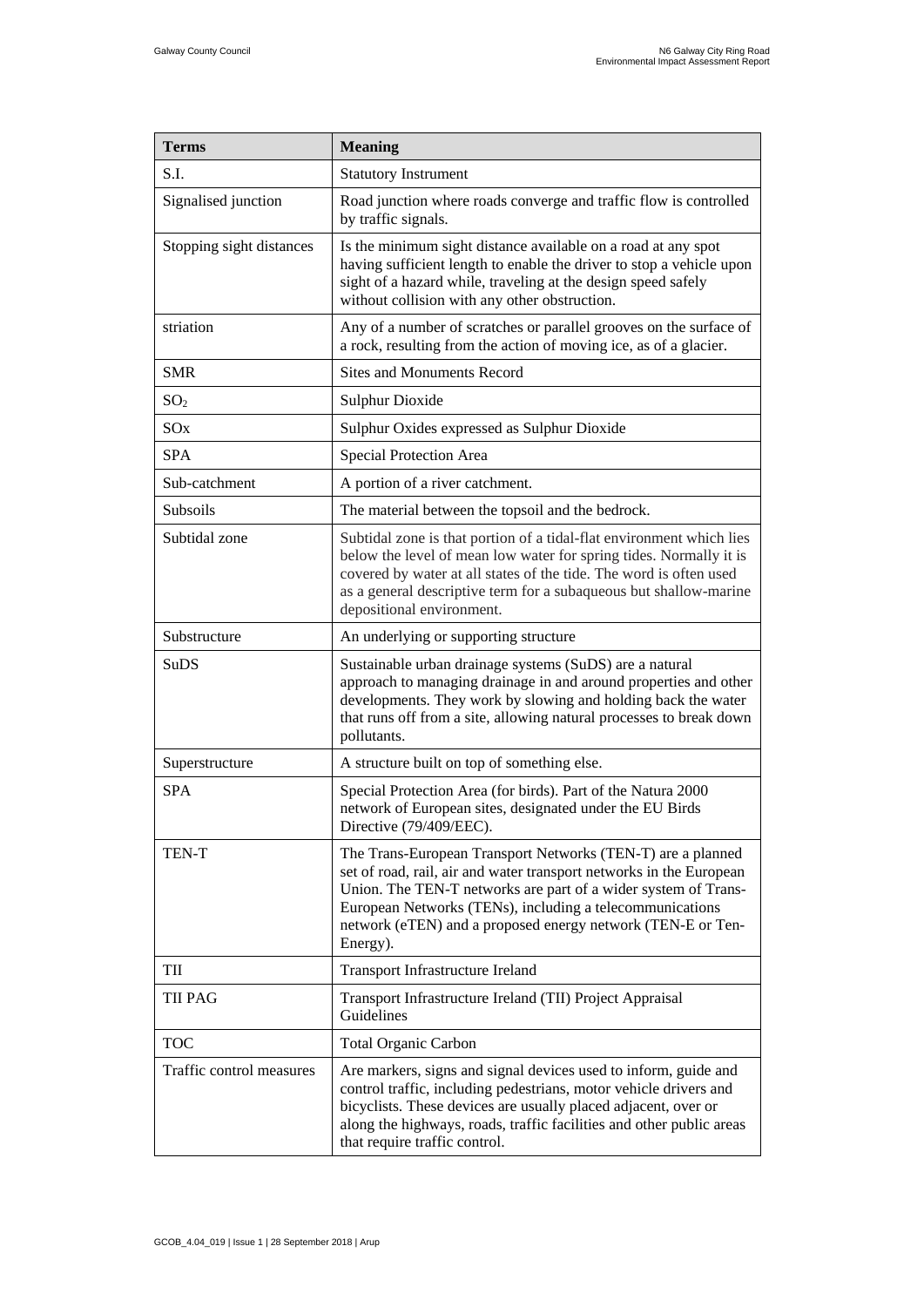| <b>Terms</b>            | <b>Meaning</b>                                                                                                                                                                                                                                                                                                                                                                                                           |
|-------------------------|--------------------------------------------------------------------------------------------------------------------------------------------------------------------------------------------------------------------------------------------------------------------------------------------------------------------------------------------------------------------------------------------------------------------------|
| Trans-national network  | Means the organisation mode that governs the functioning of the<br>European projects. The network associates partners from different<br>countries with the aim of following one or more common<br>objectives, without any one of the partners having a higher status<br>than the others. The network appears as the most suitable<br>instrument to operate at the European scale and to work within<br>the given period. |
| Tufa                    | A porous rock composed of calcium carbonate and formed by<br>precipitation from water, e.g. around mineral springs.                                                                                                                                                                                                                                                                                                      |
| Turbidity               | Turbidity is the measure of relative clarity of a liquid. It is an<br>optical characteristic of water and is an expression of the amount<br>of light that is scattered by material in the water when a light is<br>shined through the water sample. The higher the intensity of<br>scattered light, the higher the turbidity.                                                                                            |
| Turlough                | Seasonal lakes found in the lowland karsts of western Ireland.                                                                                                                                                                                                                                                                                                                                                           |
| Scheme study area       | The term "scheme study area", when used in this EIAR, refers to<br>the wider study area at which constraints were initially identified<br>during the constraints and route selection studies for the project.                                                                                                                                                                                                            |
| Secondary permeability  | Permeability derived from fissures, faults and conduits in the rock<br>rather than that provided by the rock matrix itself.                                                                                                                                                                                                                                                                                              |
| Seep                    | A diffuse discharge of groundwater.                                                                                                                                                                                                                                                                                                                                                                                      |
| Seepage                 | The slow escape of a liquid through porous material or small<br>holes.                                                                                                                                                                                                                                                                                                                                                   |
| Seismic                 | Geological surveying methods involving vibrations produced<br>artificially by explosions.                                                                                                                                                                                                                                                                                                                                |
| Soil retention          | Soil water retention is a major soil hydraulic property that<br>governs soil functioning in ecosystems and greatly affects soil<br>management. Soil moisture forms a major buffer against flooding,<br>and water capacity in subsoil is a major steering factor for plant<br>growth.                                                                                                                                     |
| Stabilisation           | The process of making something physically more secure or<br>stable.                                                                                                                                                                                                                                                                                                                                                     |
| Study area              | The area studied in order to inform the Environmental Impact<br>Assessment. The study area will vary depending on the<br>environmental factor being considered                                                                                                                                                                                                                                                           |
| <b>Unsaturated</b> zone | The zone between the land surface and the water table, in which<br>pores and fissures are only partially filled with water. Also known<br>as the vadose zone.                                                                                                                                                                                                                                                            |
| $\mu$ g/m $3$           | micrograms per metre cubed                                                                                                                                                                                                                                                                                                                                                                                               |
| Vernacular structures   | Building constructed from locally available materials following<br>traditional building practice and patterns and not architect-<br>designed.                                                                                                                                                                                                                                                                            |
| Vertical Alignment      | Direction and course of the roadway in profile.                                                                                                                                                                                                                                                                                                                                                                          |
| Viaduct                 | A long bridge-like structure, typically a series of arches, carrying<br>a road or railway across a valley or other low ground.                                                                                                                                                                                                                                                                                           |
| Visual Amenity          | The value of a particular area or view in terms of what is seen                                                                                                                                                                                                                                                                                                                                                          |
| VOC                     | Volatile organic compounds (VOC).                                                                                                                                                                                                                                                                                                                                                                                        |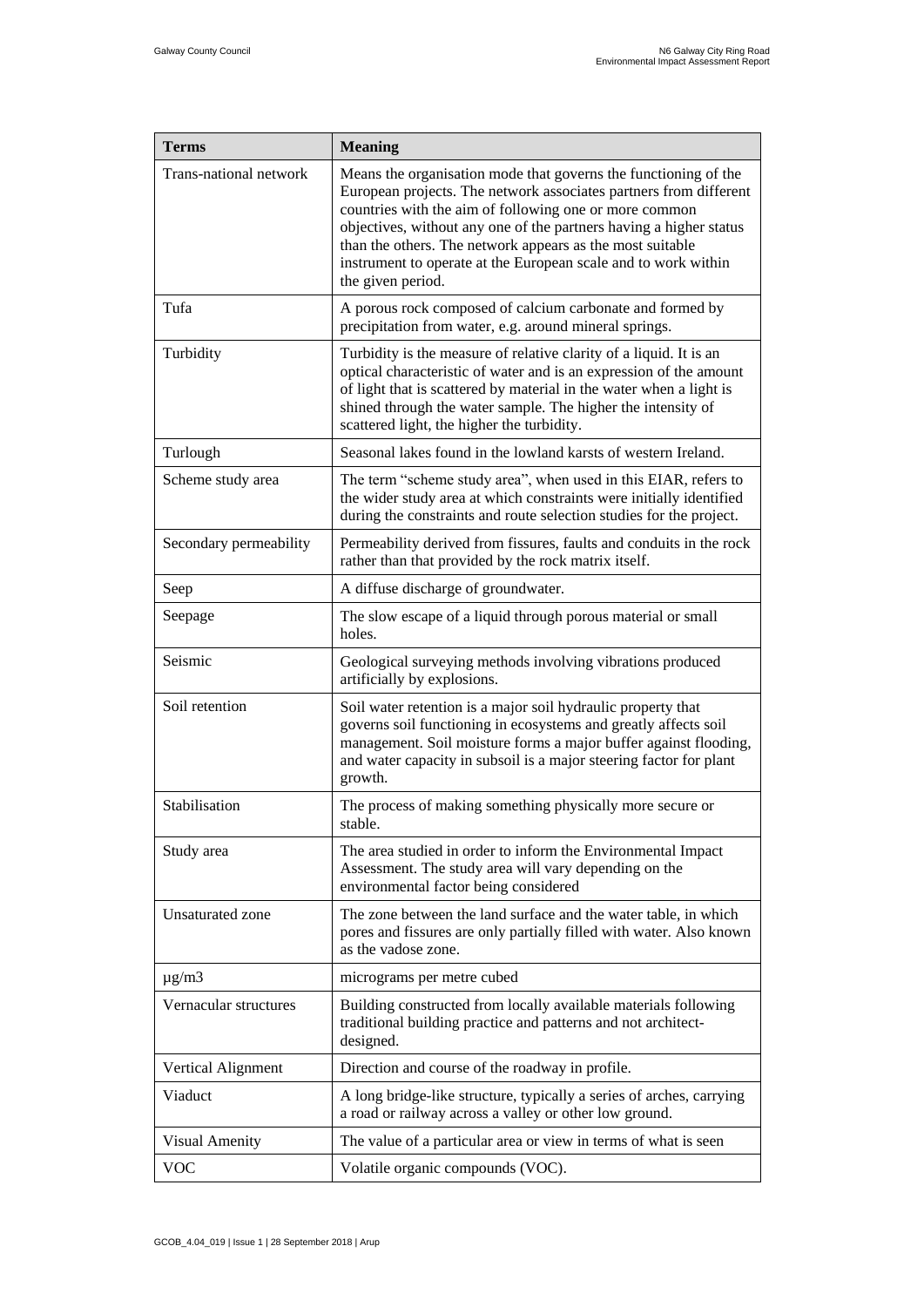| <b>Terms</b>         | <b>Meaning</b>                                                                                                   |
|----------------------|------------------------------------------------------------------------------------------------------------------|
| Water table          | The uppermost level of saturation in an aquifer at which the<br>pressure is atmospheric.                         |
| WFD                  | Water Framework Directive                                                                                        |
| WHO                  | World Health Organization                                                                                        |
| Windblow             | Carried or driven by the wind                                                                                    |
| Windrose             | Map diagram that summarizes information about the wind at a<br>particular location over a specified time period. |
| Windshield Survey    | This is a survey carried out from the roads throughout the study<br>area.                                        |
| Zone of Contribution | The groundwater catchment area that contributes water to a well.                                                 |
| ZoI                  | Zone of Influence                                                                                                |
| %ile                 | Percentile                                                                                                       |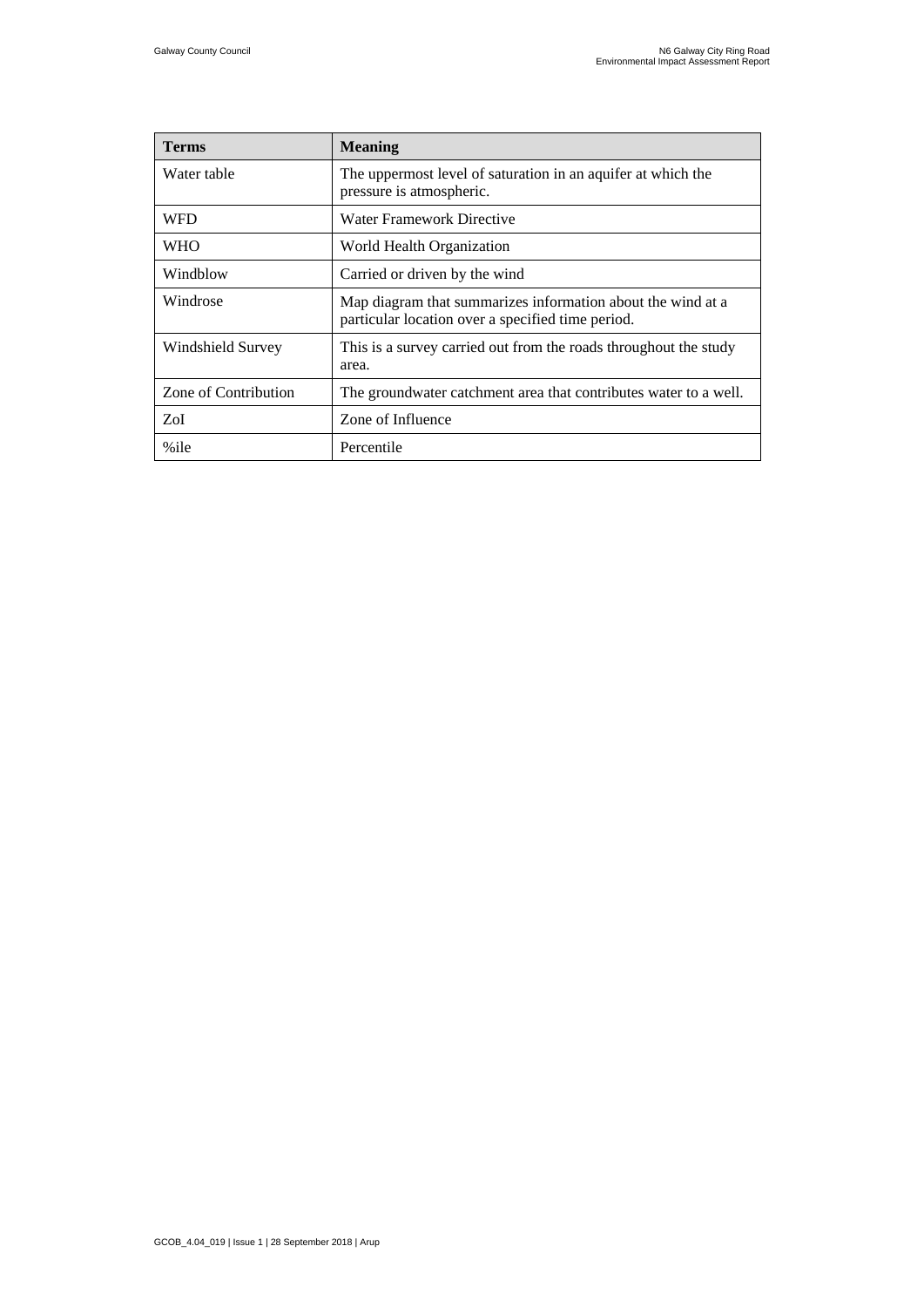## **Extract from EPA EIAR Guidelines August 2017, page 50-52 Table 3.3 Description of Effects<sup>1</sup>**

| <b>Quality of Effects</b>                                                                                                                                                                                                                                                                                                                   | <b>Positive Effects</b>                                                                                                                                                                                                    |
|---------------------------------------------------------------------------------------------------------------------------------------------------------------------------------------------------------------------------------------------------------------------------------------------------------------------------------------------|----------------------------------------------------------------------------------------------------------------------------------------------------------------------------------------------------------------------------|
| It is important to inform the<br>non- specialist reader whether<br>an effect is positive, negative<br>or neutral                                                                                                                                                                                                                            | A change which improves the quality of the environment (for<br>example, by increasing species diversity; or the improving<br>reproductive capacity of an ecosystem, or by removing nuisances<br>or improving amenities).   |
|                                                                                                                                                                                                                                                                                                                                             | <b>Neutral Effects</b>                                                                                                                                                                                                     |
|                                                                                                                                                                                                                                                                                                                                             | No effects or effects that are imperceptible, within normal bounds<br>of variation or within the margin of forecasting error.                                                                                              |
|                                                                                                                                                                                                                                                                                                                                             | <b>Negative/adverse Effects</b>                                                                                                                                                                                            |
|                                                                                                                                                                                                                                                                                                                                             | A change which reduces the quality of the environment (for<br>example, lessening species diversity or diminishing the<br>reproductive capacity of an ecosystem; or damaging health or<br>property or by causing nuisance). |
| <b>Describing the</b><br><b>Significance of Effects</b><br>"Significance' is a concept<br>can<br>different<br>have<br>that<br>meanings for different topics<br>- in the absence of specific<br>definitions for different topics<br>the following definitions may<br>useful<br>be<br>(also<br>see<br>Determining<br>Significance<br>below.). | Imperceptible<br>An effect capable of measurement but without significant<br>consequences                                                                                                                                  |
|                                                                                                                                                                                                                                                                                                                                             | Not significant<br>An effect which causes noticeable <sup>2</sup> changes in the character of<br>the environment but without significant consequences.                                                                     |
|                                                                                                                                                                                                                                                                                                                                             | <b>Slight Effects</b><br>An effect which causes noticeable changes in the character of the<br>environment without affecting its sensitivities.                                                                             |
|                                                                                                                                                                                                                                                                                                                                             | <b>Moderate Effects</b><br>An effect that alters the character of the environment in a manner<br>that is consistent with existing and emerging baseline trends.                                                            |
|                                                                                                                                                                                                                                                                                                                                             | <b>Significant Effects</b><br>An effect which, by its character, magnitude, duration or intensity<br>alters a sensitive aspect of the environment.                                                                         |
|                                                                                                                                                                                                                                                                                                                                             | <b>Very Significant</b><br>An effect which, by its character, magnitude, duration or intensity<br>significantly alters most of a sensitive aspect of the environment.                                                      |
|                                                                                                                                                                                                                                                                                                                                             | <b>Profound Effects</b><br>An effect which obliterates sensitive characteristics.                                                                                                                                          |
| <b>Describing the Extent and</b><br><b>Context of Effects</b><br>Context<br>can<br>affect<br>the<br>perception of significance. It<br>is important to establish if the<br>effect is unique or, perhaps,<br>commonly or<br>increasingly<br>experienced.                                                                                      | <b>Extent</b><br>Describe the size of the area, the number of sites, and the<br>proportion of a population affected by an effect.                                                                                          |
|                                                                                                                                                                                                                                                                                                                                             | <b>Context</b><br>Describe whether the extent, duration, or frequency will conform<br>or contrast with established (baseline) conditions (is it the<br>biggest, longest effect ever?)                                      |
|                                                                                                                                                                                                                                                                                                                                             |                                                                                                                                                                                                                            |

<sup>&</sup>lt;sup>1</sup> Note: the term effects and impacts are used interchangeably in this EIA Report to mean the same thing

 $\overline{a}$